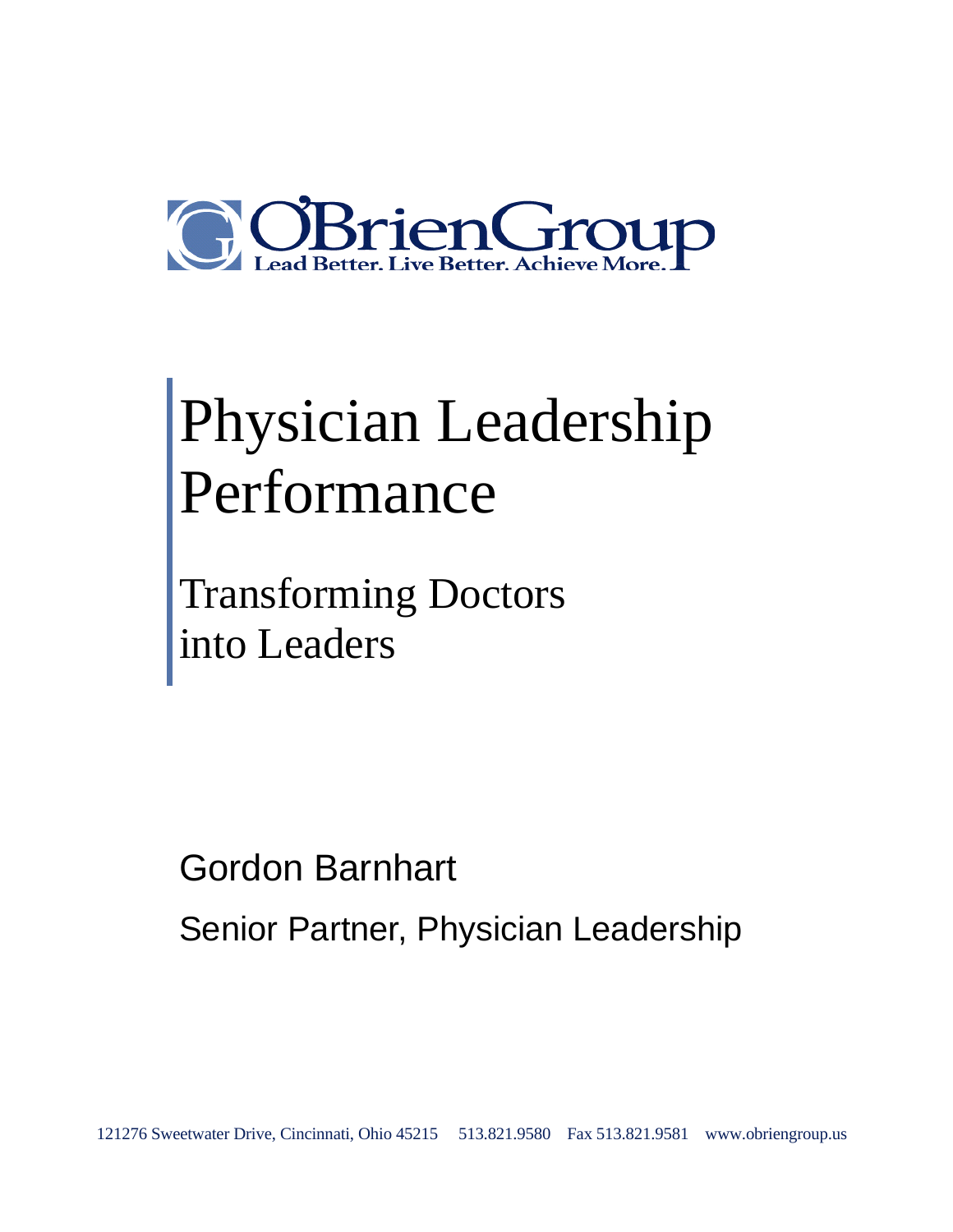## **The Game Has Changed Dramatically**

#### **Executive Summary**

The emerging healthcare environment has changed the game for healthcare organizations and for physician leadership. That environment is going to require what could be called "agile organizations" and those organizations are going to rely on many more physicians in formal and informal leadership roles and in much more collaborative relationships with administrative leaders.

Developing that level of physician leadership will include not only building leadership competencies, but also the leadership structure and roles for physicians and the relationships that make it all work.

Fortunately, there are some shortcuts for CEOs in getting started along with guiding questions for developing physician leadership structures and roles as well as models of effective competency building approaches that can provide direction.

# **The Game Changer: The Emerging Healthcare Environment**

The healthcare environment has certainly not been without change, but it is on the edge of change that could dwarf what we have seen previously. It is likely that the changes will come in waves and that they will be focused much more on physician practices and their integration with hospitals than were previous changes.

That means that most healthcare organizations will see a rapidly expanding gap between the quantity and quality of physician leadership that they have available and what will be required for sustained success, even in the near future. There are many good physician leaders and a significant number are exceptional, but there simply aren't enough to meet the leadership needs of organizations in the emerging healthcare environment. The game has changed and we need to get on a fast track in tapping the extraordinary potential leadership pool of physicians.

# **Characteristics of the Coming Changes in Healthcare**

The four central characteristics of the emerging healthcare environment are the following. They are not the only characteristics, but they are the ones that together provide a solid focus for leadership. They are followed by six factors that complicate the challenge.

**1. Finance Will be the Driver.** Most change will be driven by financial requirements generated by shifts in reimbursement, capital needs for IT and other infrastructure projects, etc. Prior to about 1980 finances were plentiful and consistent enough to not require much physician leadership in the corporate realm.

Between 1980 and 2010 financial pressure increased significantly and affected the balance between the business of healthcare on one hand and the care of patients on the other. There was a comparable increase in the need for physician leadership, although efforts in that area were spotty. Healthcare finances post 2010 will drive a dramatic increase in the need for physician leadership, both in prac-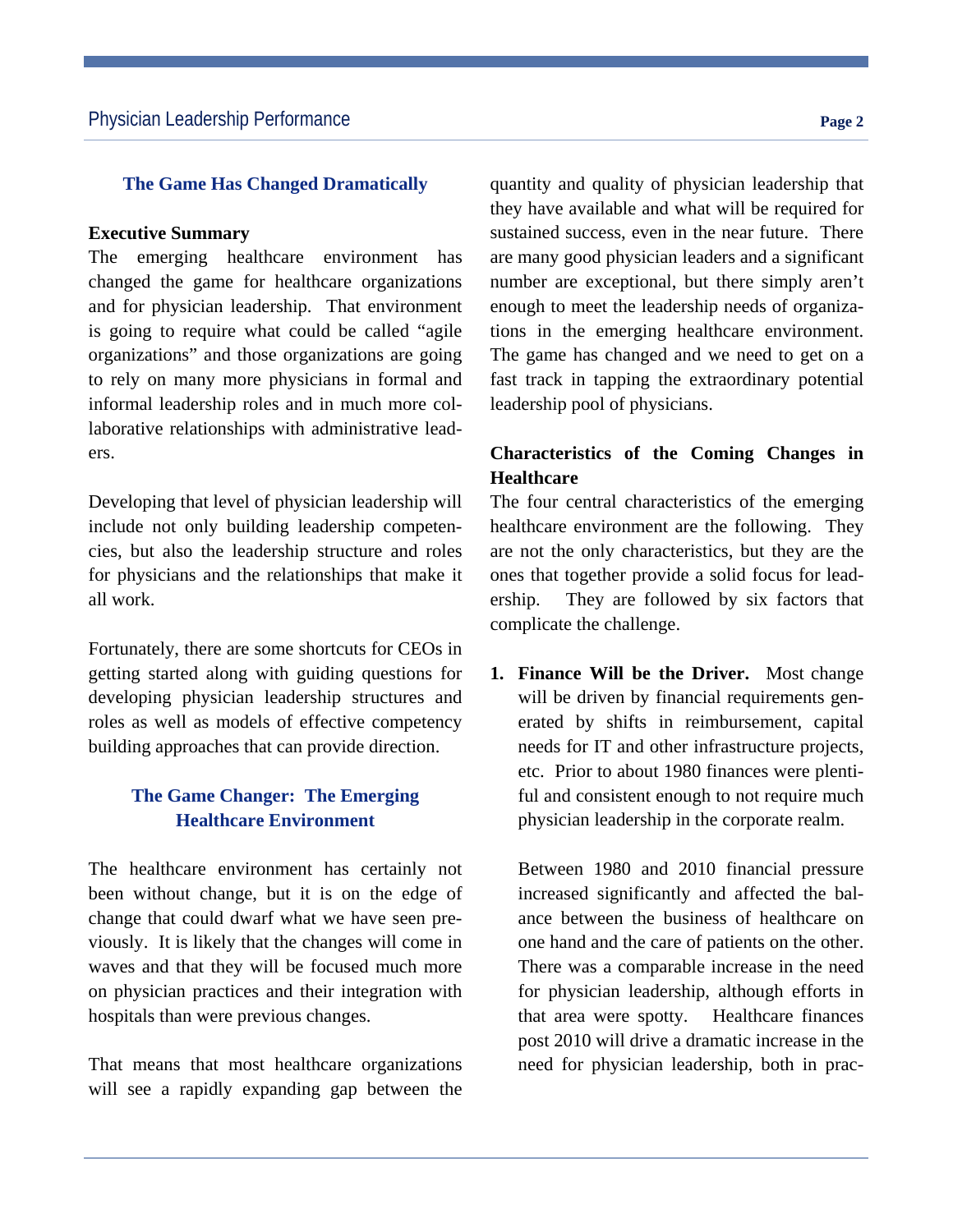tices and in partnership with administrative leadership in healthcare systems.

- **2. Clinical Transformation Will be at the Heart.** Success will require clinical transformation of varying degrees to achieve the integration, quality and cost management required. The ability to integrate systems of care will be the leverage point for leaders. The challenge is that integration crosses many boundaries and involves a diverse group of stakeholders, within and external to any healthcare system. That requires aligned competent leadership in each stakeholder group with physicians being the central group.
- **3. Enhanced Information Systems are Essential.** Clinical transformation and the ability to manage the enterprise must be enabled by enhanced information systems that provide a wide array of timely usable management information – both clinical and administrative. The IT function is also essential for linking the efforts of the various stakeholders, particularly physicians collaborating in a system of care.

Without effective IT there is no chance of achieving the quality increases, population management and cost management required, nor for payers to be able to craft payment systems that reward integrated care.

**4. A Web of Leaders Aligned Across Boundaries is the Key**. A leadership web (think spider web) aligns leaders across functions, levels, professions and hospital/physician boundaries. For physicians, this means formal and informal leadership roles that are carefully designed to match the key work of the system supported by the development of the competencies and relationships that make the roles work. There is simply no other leadership structure that will provide the reach, power, speed, credibility, flexibility and resilience required for sustained success.

#### **The Complicating Factors**

There is a set of complicating factors that combine to elevate the need for an aligned web of competent leaders. Some have always been present, but not to the extent being seen now and not in such a mutually reinforcing way.

- **1. Enterprise-Wide Impact.** Change will be enterprise-wide and it will affect external stakeholders as well as internal.
- **2. Complexity.** Change will be complex because of the degree of interdependence in healthcare and how far change in any part ripples out into others. The challenge of aligning all of the change projects will reflect that complexity.
- **3. Repetitive Re-Alignment.** Because significant changes will keep coming, organizations will consistently be thrown out of alignment and must be re-aligned rapidly and repeatedly to maintain performance.
- **4. The Game Keeps Changing.** The drivers of change and the enterprise's response strategies will change even as they are being engaged (the game will change even as it is being played).
- **5. Physician/Hospital Relations Vulnerability.** Relationships between physicians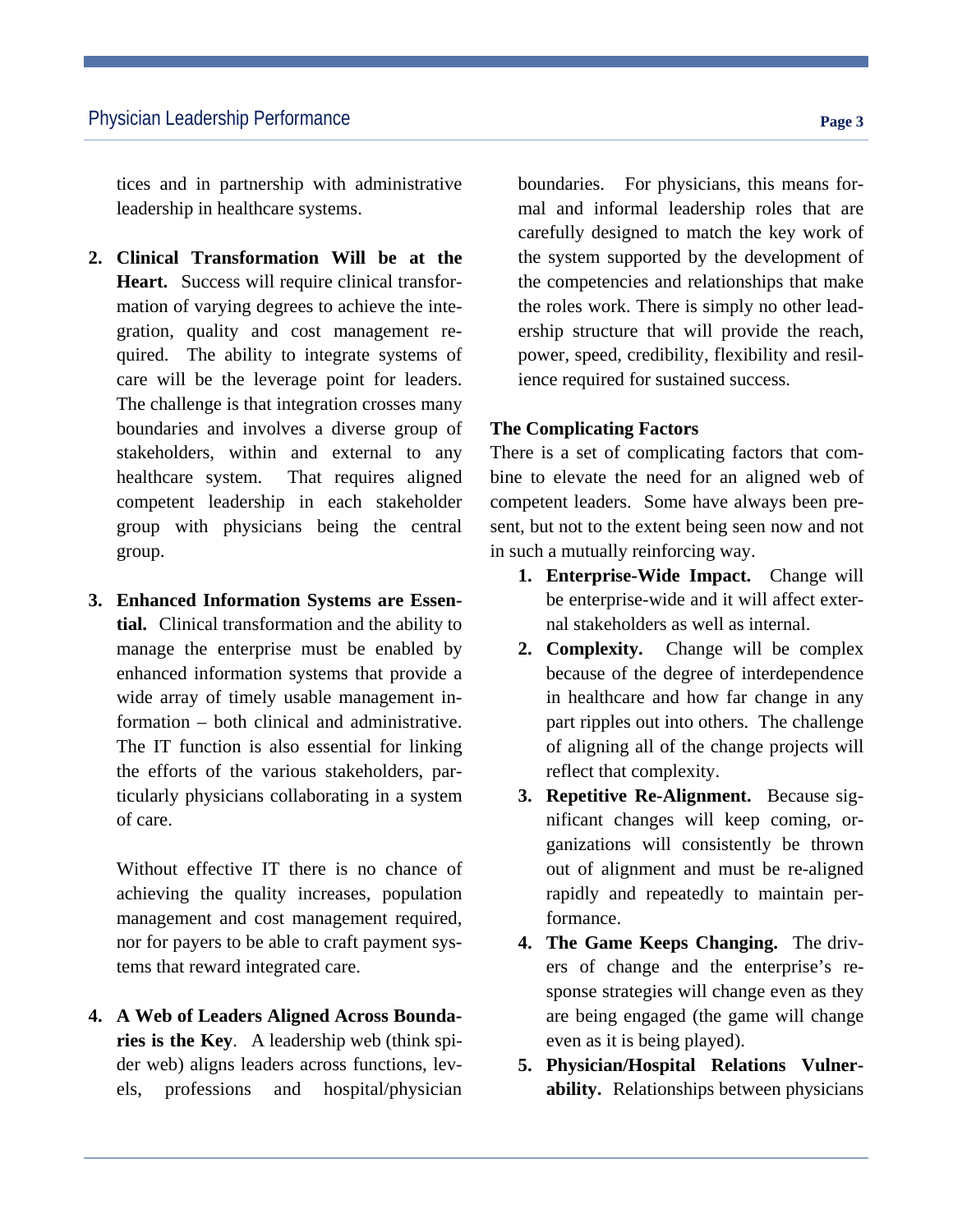and hospitals will be affected significantly, and perhaps dramatically, as change focuses more and more on physicians, physician practices and practice/ hospital integration. Under the increasing environmental pressure any vulnerability in the physician-hospital relationship will be exacerbated and any gaps in physician leadership will become increasingly dangerous.

**6. Renewal Required.** The overlapping major change projects will stretch people and require very effective renewal strategies – maintaining energy and momentum, commitment, sense of trust, esprit de corps, etc.

**Implications for Physician Leadership Development**. Physician leadership development in this scenario is really about taking healthcare organizations to the next level of performance and creating agile organizations that can sustain that performance in the emerging challenges of the healthcare field. The centerpiece is (a) creating a critical mass of highly competent physician leaders and (b) creating the organizational architecture and culture within which they can effectively lead.

# **Agile Organizations – The Key to the New Healthcare Game**

These waves of change will require what can be called agile organizations and these change adept organizations will require far more physician leadership than previously seen. Being an agile organization means having the ability to make consistent good choices of strategy and the ability to effectively and efficiently implement those strategies – and then do it again. It means doing so in a way that the organization and its people are enhanced, not diminished. Agile organizations have the following characteristics:

- Speed and quickness in establishing vision and strategy to match environmental demands
- Formal and informal disciplined leadership that extends well into the organization – a web of leaders to implement strategy
- Widespread competence in leading and managing change
- Collaboration and complementary knowledge and skills
- High levels of trust and low levels of fear
- Teamwork with alignment across boundaries
- Flexibility and resilience
- Creativity and innovation and the ability to spread the innovation rapidly
- Common ground on key issues, approaches and style
- Effective accountability and rapid responses
- The ability to become stronger with every change – even the toughest

Whether healthcare systems are acquiring and integrating physician practices, developing Medical Homes, building Accountable Care Organizations or creating some other organizational forms to match the environmental demands, they will need to have the qualities of an agile organization for sustained health and success. That means a strong extended web of aligned leaders and followers prepared for the challenge. Such a web must have a significant number of physicians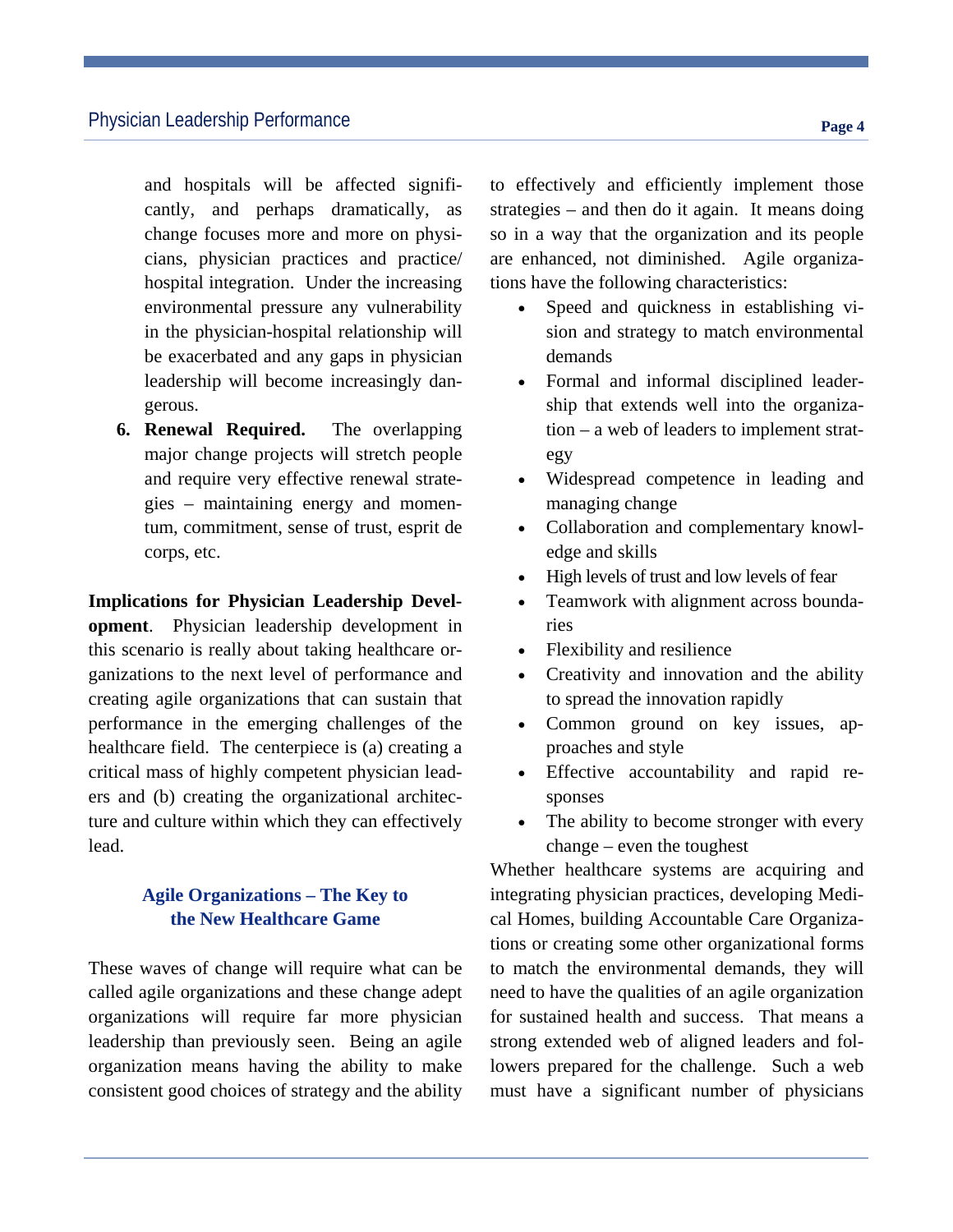playing both formal and informal leadership roles – and playing them at a competency level not previously required.

### **Shortcut For CEOs**

So, how do we develop the physician leadership capabilities needed? Every organization will come up with its own unique set of actions, but the following six tactics can be applied across organizations with confidence that they will lead to very good outcomes. They are tactics that CEOs can employ with the confidence that they have effectively positioned their organization for success.

- 1. **Educate.** To prevent the problems and second-guessing caused by a lack of common ground for decision makers, ensure that your senior leadership team, your Board and your current physician leaders understand the emerging healthcare environment, the opportunities and threats and the nature of organizations that will be successful. **Note:** This is "educating," not just "communicating." There is a big difference.
- 2. **Get Real.** Dispel any thoughts people might have of (a) holding their breath until the environment gets less challenging; (b) waiting until there is more clarity; (c) finding a "magic bullet" solution that can be easily and quickly implemented or any other wishful thinking; or (d) delegating physician leadership development to anyone outside of your senior leadership team – at least in the initial stages.
- 3. **Create a Widely Owned Physician Vision and Strategy.** Create a vision of the desired physician leadership across the organization and the strategy required to achieve it. AND ensure that the physician leadership vision and strategy is understood and owned by the Board, the C-Suite, and current physician leaders.
- 4. **Deploy the Best-and-the-Brightest.** Create a core team of physician and administrative leaders that has the ability to refine and execute the physician leadership strategy. **Note:**  This must be, and be perceived to be, an "A" team. This is a team that people see as clearly up to the challenge. Otherwise leadership credibility is compromised right at the beginning and it will be very hard to recover. It is a symbol of leadership commitment that no one will miss.
- 5. **Expand the Circle.** Rapidly engage the system's physicians (employed or not) in:
	- Gaining a working knowledge of the emerging healthcare environment and its implications for systems and physicians
	- Appreciating the vision and physician leadership strategy and enhancing it
	- Identifying physicians that have an interest in playing leadership roles - large or small and formal or informal
	- Getting a picture of the qualities they think a physician leader should have
	- Identifying physicians that are ready to lead immediately
- 6. **Build Capability and Capacity.** Focus on rapidly developing three capabilities in con-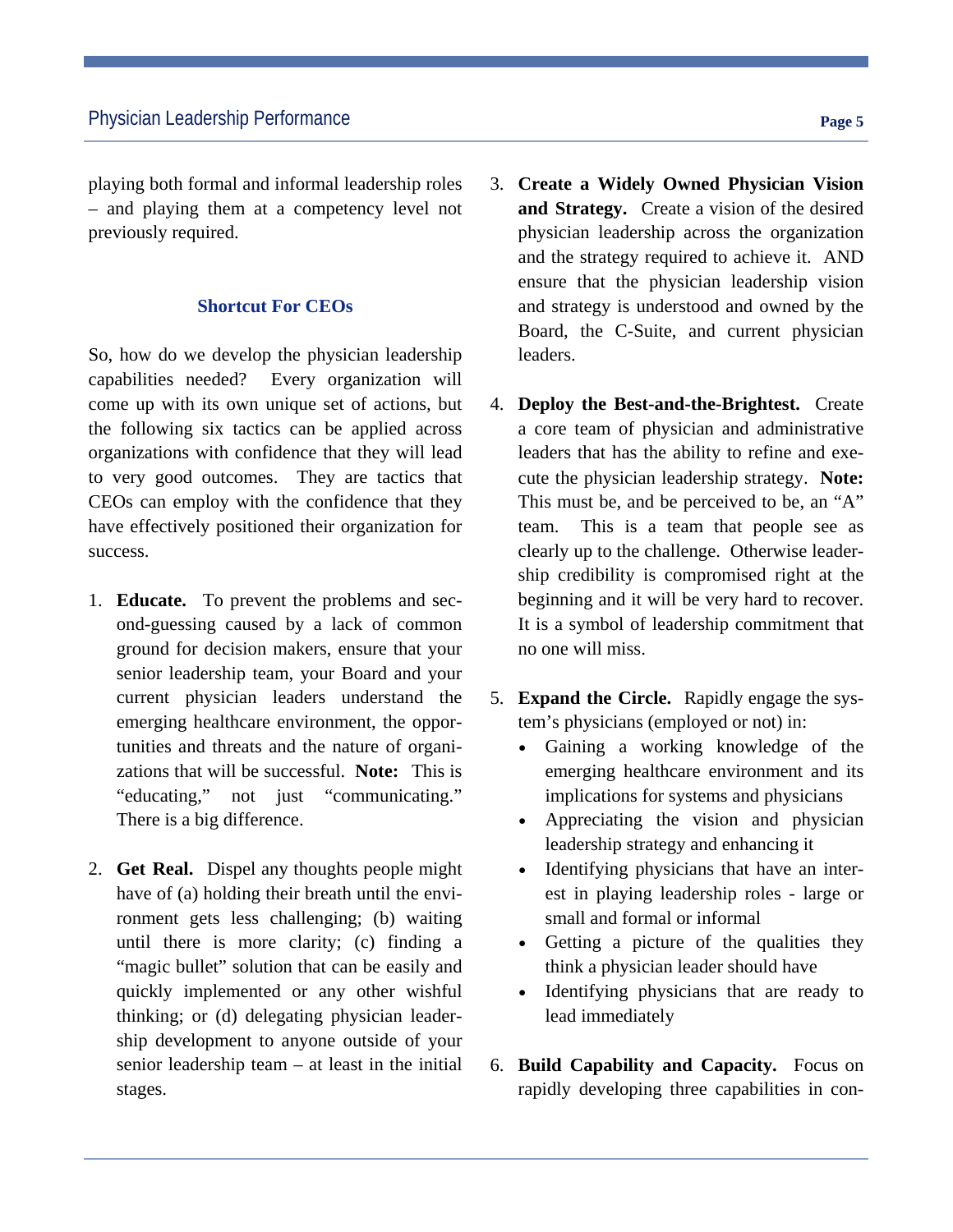cert – leadership competencies and the relationships and leadership architecture that provide the setting within which they can be effectively acted out.

- **Architecture** (match the work). This involves the design of the formal and informal physician leadership roles that match the critical work that needs to be done and the flexible structure and processes that can link those roles
- **Relationships** (connect the people). As with roles, these relationships can be formal or informal. They may also be one-toone partnerships or relationships among team members – or between teams or organizations. They may be long-term relationships or shorter relationships based on projects. Some of the most important relationships will be physician/administrator partnerships.
- **Competencies** (build the capability). There is an impressive array of leadership competencies and their relevance will vary from organization to organization and from leadership role to leadership role. The key is to understand the competencies required in any particular scenario and the readiness of the physician leader and then customize an approach to developing those competencies for that person. Every organization will see a small group of core competencies to be developed across the board, but the leverage comes in making the investment to customize – both in content and in delivery methods.

**Warning:** A critical task of senior leadership is to confront the tendency to focus too much on the third element, building individual competencies, and give far too little attention to building the leadership architecture and relationships.. This is a common and very destructive pitfall and can sabotage the effort to build physician leadership right at the beginning. Competencies are essential, but not sufficient.

## **Leadership Architecture and Relationships – Guiding Questions**

All organisms, including organizations like healthcare systems, exist in a competitive environment in which they must compete successfully to survive. Organizations create strategies for competing and set outcome targets that will satisfy the demands of the environment. What often gets shortchanged, however, is the thoughtful design of the organization that must execute the strategies and achieve the desired outcomes. This is no different for a vision and strategy for physician leadership development.

**Guiding Questions.** In regard to the development of physician leadership, there is a set of guiding questions that can be asked that will lead to good choices in the design of the relevant elements supporting effective leadership. Many of the same questions can be applied to administrative leaders. All of these questions are important, but some will be more important than others and some will be easier than others. They can be addressed in any order and will inevitably stimulate other questions. They are guides, not prescriptions.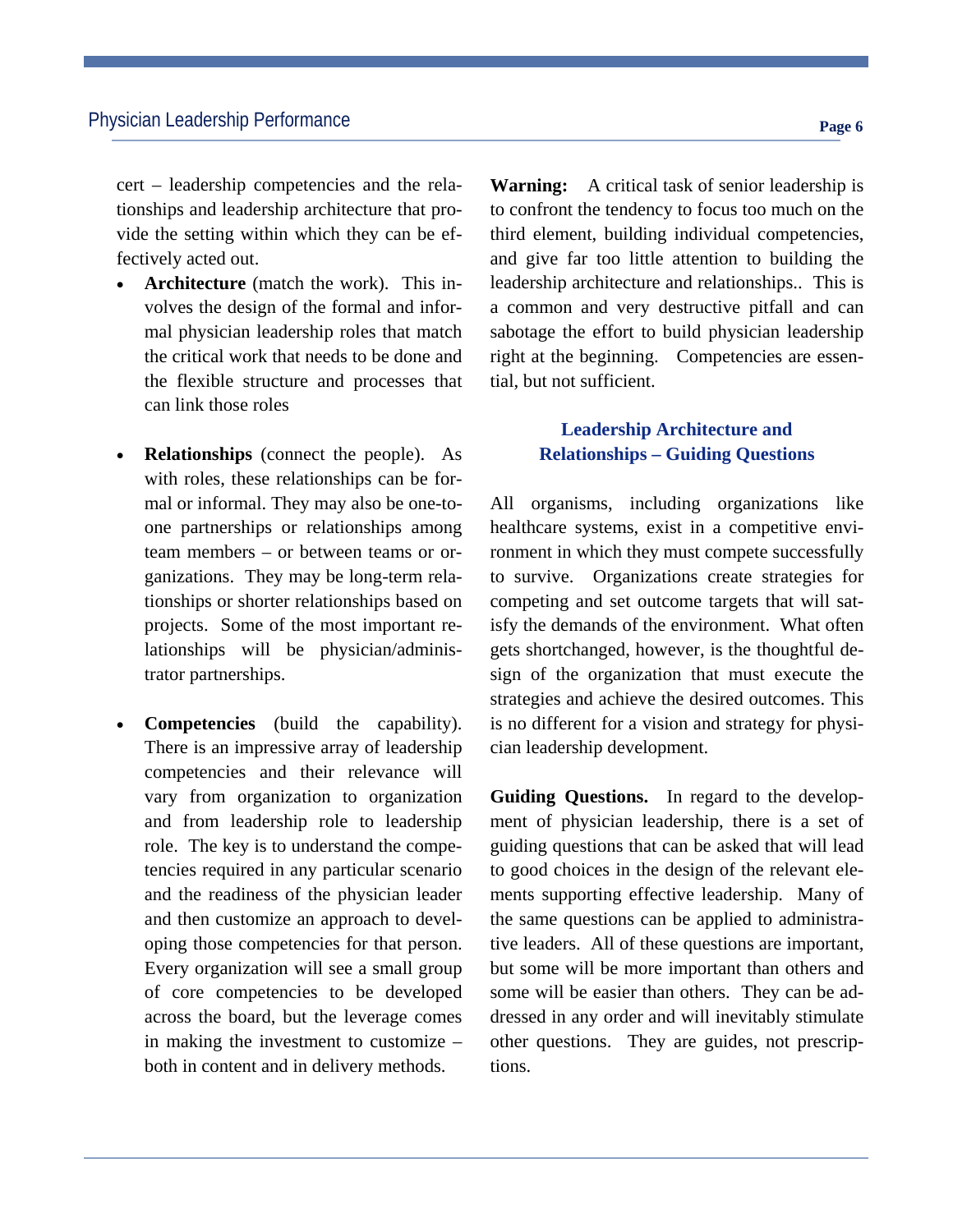# **Physician Leadership Structure and Roles**

- What leadership structure within the physician practices would be most effective – in influencing strategy as well as operations?
- What physician-hospital structure would best support the integration of physicianhospital leadership?
- How many physicians would be included in the core/senior team of the leadership web?
- What other leadership roles would physicians play (leading key projects, overseeing quality, championing the "Accountable Care Organization" model, spearheading the use of the EHR, leading an office, etc.?
- What natural or informal leadership roles might physicians play? These might be project specific or early steps in the pipeline to formal leadership roles. This is a critical question as it is not ordinarily asked yet it can dramatically increase the amount of leadership exercised by physicians as well as their level of engagement in the system.
- What leadership roles might physicians play in new or existing leadership teams involving the hospital system or external partners?

## **Leadership Competencies**

• Which physicians are either (a) in leadership roles, (b) expected to be in leadership roles or (c) simply interested in leadership and in building their leadership capabilities?

- What core leadership competencies are critical across these physicians – needed by all?
- What specific competencies are needed by physicians in certain leadership roles (those on various leadership teams, those leading change initiatives, those influencing in various ways, etc.)?
- Which competencies are best delivered face-to-face? Face-to-face development activities are essential in some areas, but they are usually more expensive and less flexible than other methods. Investments need to be carefully targeted.
- Being part of a cohort group is often very important. What cohort groups make the most sense (one or more)? Physician groups, hospital groups or mixed groups?
- What competencies can be developed through online resources?
- Which competencies will require coaching, the design of jobs or assignments mentoring?

**Note:** In almost all cases the development of physician leadership will involve a customized set of competencies and delivery methods. The answers to the above questions generate the information to make good choices about customization.

## **Leadership Processes**

• How would we need to refine, augment or establish processes/systems that would support physician leadership within the practice sphere as well as collaborative efforts with or within the hospital? IT? Planning and decision-making? Professional development? Accountability?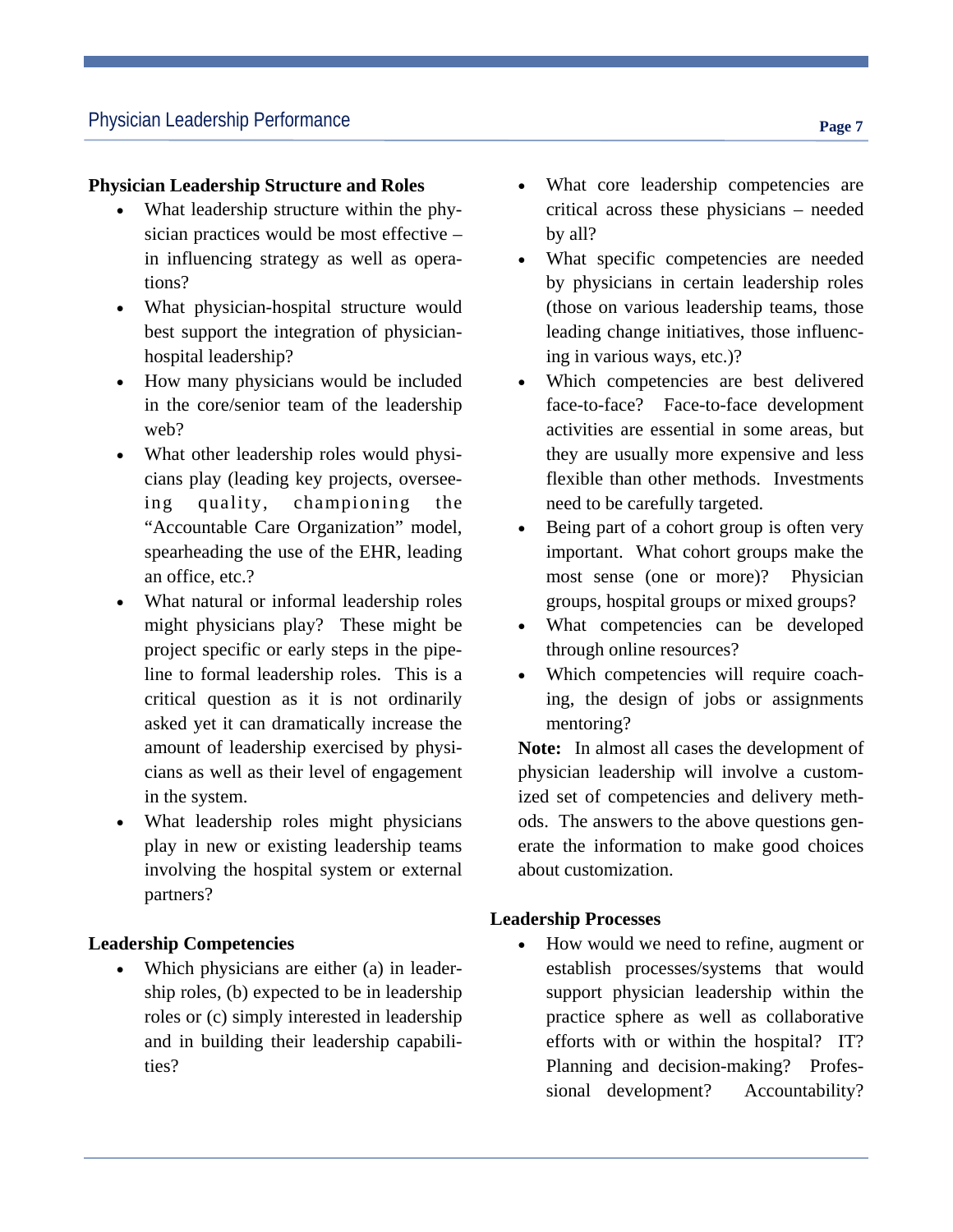Clinical transformation or process improvement? Budgeting? Human resources? Etc.

#### **Leader Relationships**

- What are the key relationships within the physician practice sphere that need to be strengthened or established?
- What are the key relationships between the hospital and physicians that need to be strengthened or established?
- What are the key relationships between physicians and external partners that need to be strengthened or established?

# **Characteristics of an Effective Competency Building Approach**

The challenge is to rapidly (a) create the desired outcomes; (b) in a more challenging environment; (c) with stakeholders often not used to leadership development; and (d) with restricted resources (time and money). That means that the usual approach of creating and delivering big training programs will not be successful for most organizations. Sufficient numbers of physicians will not commit to such programs nor is the hospital system likely to have the money to pay for the programs and reimburse physicians for time spent away from practices.

This is not to say that big formal programs do not have a place. There are instances where there are very good strategic reasons to employ such programs and, in those cases, they are an essential part of the development strategy.

In most cases, however, a much more creative and strategic approach needs to be employed, one that will have the following characteristics:

- **1. It is Lean and Focused**. Leadership development is focused only in the areas of greatest leverage. "Nice to haves" can be an option, but do not distract from the high leverage areas nor dilute the available resources.
- **2. It is Customized**. There is no "one size fits all" approach. Development activities are customized to fit the physician or administrator in his or her area of responsibility/challenge – individually or as a team. There is a core set of competencies important to everyone, but it is a small set.
- **3. It Uses Multiple Delivery Channels**. Face-to-face activities are an essential component, but only one component. Online opportunities exist. Self-directed learning opportunities exist. Mentoring, coaching and job/assignment design can all support development.
- **4. People are Connected to Each Other**. There are many ways to connect people and those connections not only enhance the learning process, but they also develop relationships that will make a difference in actually leading. People can be connected around a topic, they can be in cohort group for a course or set of learning experiences, they can be in mentoring relationships or physician-administrator partnerships. There are lots of possibilities and every connection counts.
- **5. It Has Shared Ownership This is not** the hospital system providing a leadership